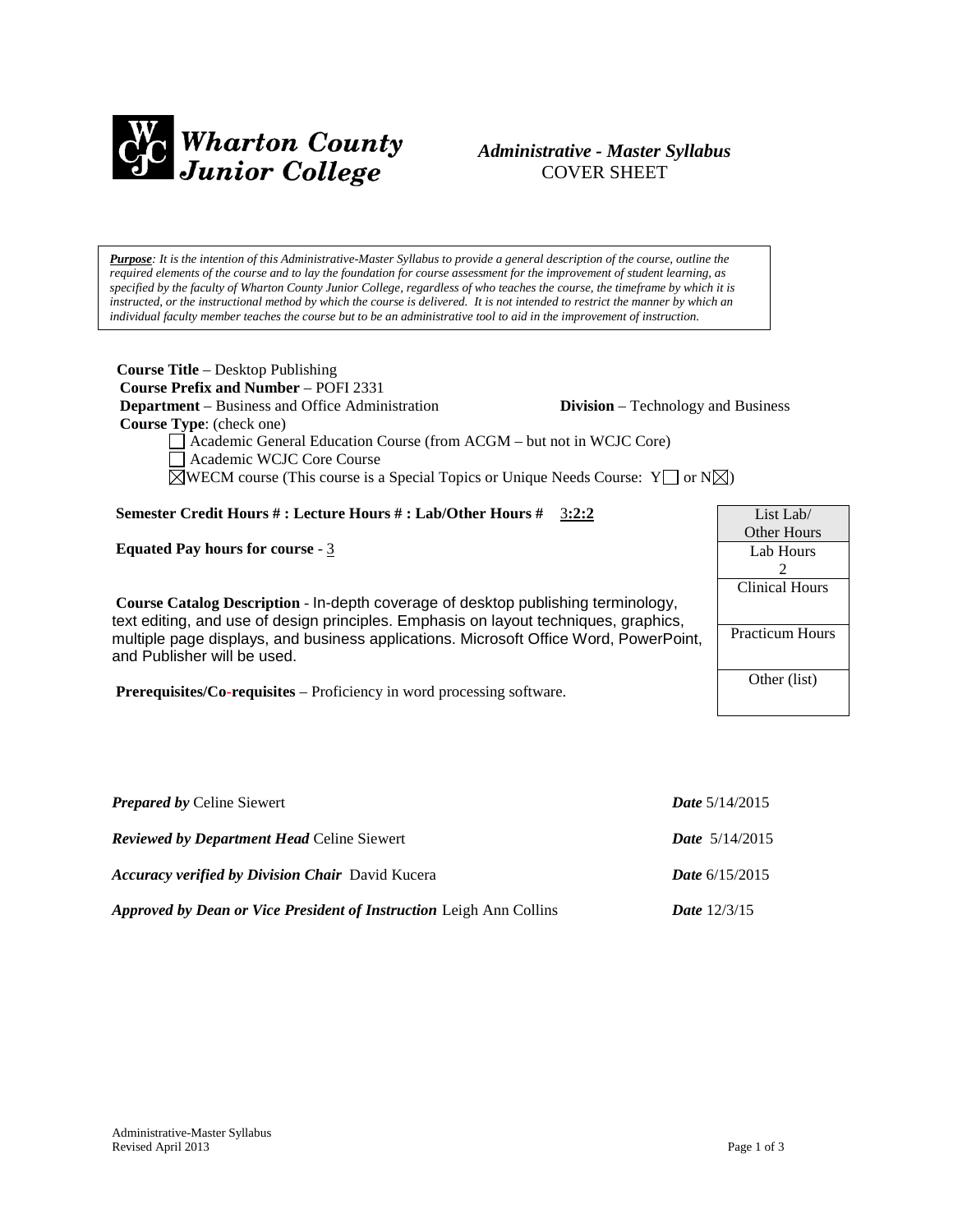

**I. Topical Outline** – Each offering of this course must include the following topics (be sure to include information regarding lab, practicum, clinical or other non-lecture instruction):

The student will define desktop publishing terminology, manipulate text and graphics to create a balanced and focused layout; and create fliers, brochures, and multiple-page documents according to specified procedures.

- I. Getting started with Microsoft Publisher
- II. Creating a publication
- III. Working with text
- IV. Working with graphic objects
- V. Enhancing a publication
- VI. Improving a design
- VII. Working with multiple pages
- VIII. Using advanced features
	- IX. Working efficiently

#### **II. Course Learning Outcomes**

| <b>Learning Outcomes</b><br>Upon successful completion of this course,<br>students will:                                                                                           | <b>Methods of Assessment</b>                                           |
|------------------------------------------------------------------------------------------------------------------------------------------------------------------------------------|------------------------------------------------------------------------|
| Define desktop publishing terminology;<br>manipulate text and graphics to create a<br>balanced and focused layout; and create<br>fliers, brochures, and multiple page<br>documents | Hands-on Application Tests<br><b>Written Theory Tests</b><br>Exercises |

# **III. Required Text(s), Optional Text(s) and/or Materials to be Supplied by Student.**

Required*:* The most recent edition of *Microsoft Publisher by Elizabeth Eisner Reding, Cengage Publisher.*

One flash drive to store daily work and student data files that are provided by the publisher. The teacher will provide the test flash drive for hands-on application tests. The student also needs a special notebook with protective pages to create a Portfolio.

**IV. Suggested Course Maximum** - 20 since it requires a computer classroom

#### **V. List any specific spatial or physical requirements beyond a typical classroom required to teach the course**.